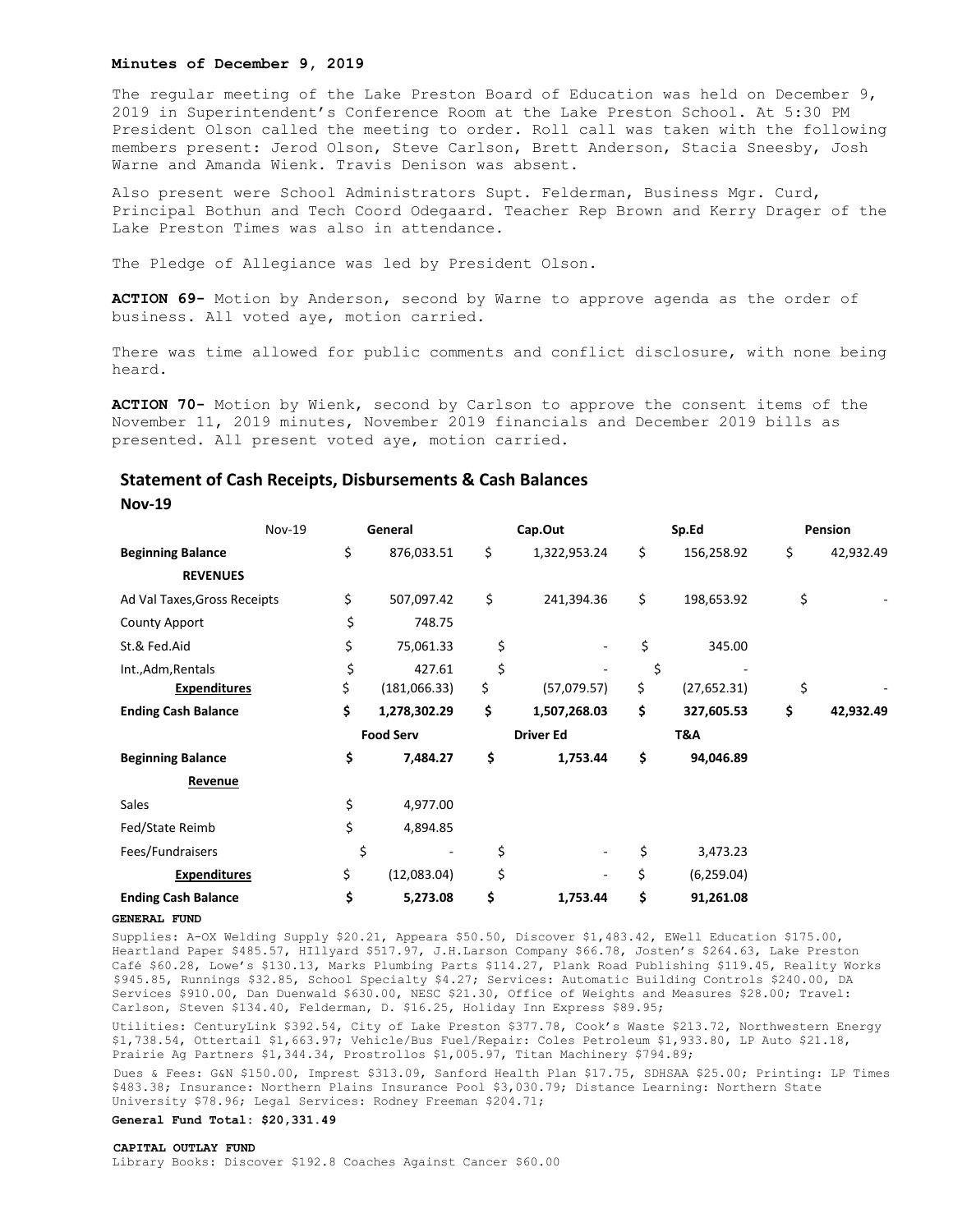Equipment: Lowe's \$379.05, Marco Technologies \$348.40, Swiftel \$46,650.13 **Capital Outlay Fund Total: \$47,630.46**

#### **SPECIAL EDUCATION FUND**

Tuition: Children's Home Society of Sioux Falls \$5,474.36, Mitchell School District \$400.00, Sioux Falls School District \$1,546.38; Services: NESC \$4,758.50, Universal Pediatric Services \$100.00; Residential Services: Plankinton School District \$1,829.88 **Fund Total: \$14,109.12**

#### **FOOD SERVICE FUND**

Services: Appeara \$97.86, Culligan \$30.00; Purchased Food: Cash WA Distributing \$157.65, Child and Adult Nutrition \$123.49, Dean Foods \$505.64, Earthgrains \$187.85, US Foods – Sioux Falls \$1,671.58

## **Food Service Fund Total: \$2,774.07**

## **Grand Total: \$84,845.14**

**November Payroll:** General \$122,565.75 Benefits \$36,897.88; Special Education: \$12,272.66 Benefits: \$4,559.90; Food Service: \$4,176.52, Benefits \$1,492.45; Total November Payroll: \$181,965.16.

Felderman reviewed the status of the white building renovations and advised the board to "pump the brakes" on that renovation project until the next fiscal year.

Felderman then presented the board with the proposed calendar of the 2020-2021 school year. Board inquired if there were any adjustments, and Felderman noted that he has cut back on the number of 2:00 dismissals, and has re-aligned them rather than always the third Wednesday.

The opt-out renewal was discussed with the idea of having a special public meeting to discuss our funding situation, enrollment, and providing a presentation to the public and asking for support. Board would review presentation at January meeting and set a date at that time.

The Co-Operative committee meeting scheduled for Wednesday, December 11th was discussed, with Felderman reviewing the proposed agenda. It was noted to ask about elementary sports, and Felderman said he already had that on the agenda. A report would be provided by the committee at the January meeting.

President Olson reviewed the board and administrative review process that underway. These would be done in January, and they would need an executive session to complete them.

Curd asked if the board would be interested in sharing an election with the city. She had been in contact with the If so, they would need set the election in January for a Tuesday, April 14, 2020 election. Board concurred that it would be okay, and it will be on the January agenda.

**ACTION 71 –** Motion by Anderson, second by Sneesby to approve the wrestling co-op agreement. All voted aye, motion carried.

**ACTION 72 –** Motion by Warne, second by Wienk to approve the two-year Horizon Health Contract. All voted aye, motion carried.

**ACTION 73 –** Motion by Anderson, second by Warne to approve the board policy adjustment to the code of conduct. All voted aye, motion carried.

President Olson reported that he was unable to attend the NESC meeting due to illness. Carlson gave a legislative update by reviewing the delegate assembly he attending in Pierre. He said much of the meeting focused on home school legislation and mental health funding. Felderman also noted that the Governor's budget address called for a zero percent increase to education. This would be a good time to contact our legislators to ask for their support in increasing funding to education by the statutory amount of CPI or 3 percent. Business Manager Curd reported that they would be having their on-site food service review later this week, and this has been a labor-intensive process. MS/HS Principal Bothun gave a brief summary of her report which highlighted upcoming blood drive. She handed out her report which included an article titled "Kindness is Something Students Learn by Feeling It." Supt Felderman reported that the planned to order a carpet sweeper due to request